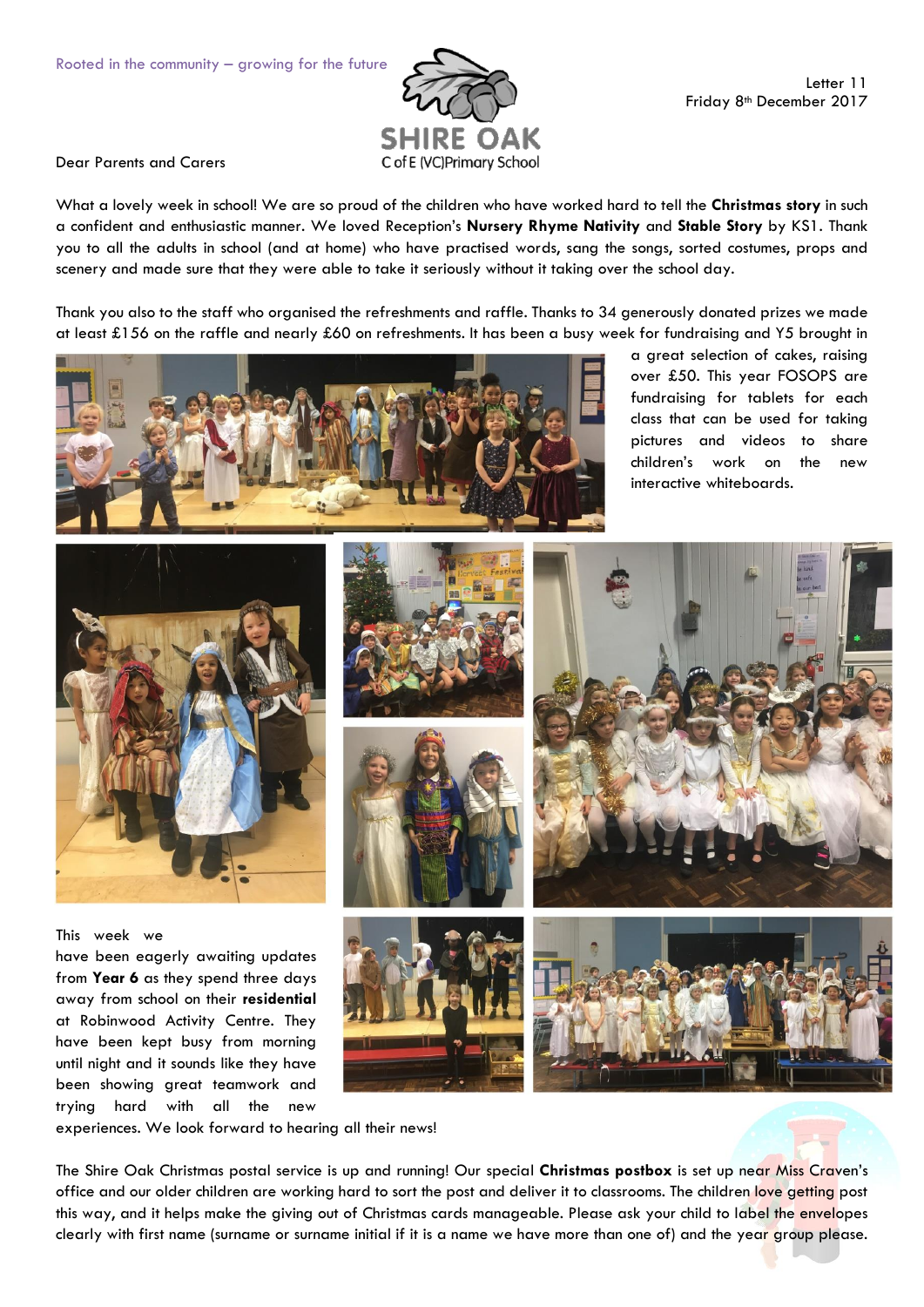Next week is also a busy week. We will continue carol singing at care homes in the local community and may join in with the singing on Friday at the Arndale Centre. We will also hold our annual **Carol Service** at St Michael's Church. This is a very special way to prepare for Christmas and we hope you can join us (the children sit in the central rows and we ask our friends and family to sit in the seating to each side).

## Tuesday 10:30am St Michael's Church.

We will then go back to school for our Christmas lunch.

You may have noticed something special along Alma Road, Grove Road or Grove Lane. Residents on this corner are decorating and **illuminating their windows** every night in December

as they count down to Christmas. Look out for their window displays when you leave school. This is a non-traditional **Advent Calendar** so there will be everything from Harry Potter themes to flying unicorns! We are joining in with fun and our Numicon Christmas pictures will be gracing the Alma Road gate from today thanks to Year 4.

## Finally, I would like to update you on **Christmas party arrangements this year:**

As our party day this year is the last day of term, we are not asking children to bring in food to share because we always get too much to eat in one day! This is the programme for the day:

- Children may wear a Christmas jumper/top or other festive outfit on Friday (e.g. red top). Clothes and footwear should be appropriate for wearing all day, including playing outside.
- Morning (after assembly): Time for pairs of classes to play party games in the hall
- Lunch: we will decorate the dining tables and Miss Taylor is providing party food for school dinners (wedges, etc.). Children with packed lunches are allowed to bring treat food and juice as part of their packed lunch on Friday.
- Afternoon: storyteller for the whole school
- Before going home: a festive biscuit for everyone (gluten free will be provided where necessary)

I hope you have lovely weekend before the last busy but fun week of the term.

## Jane Astrid Devane

Jane Astrid Devane

Maver or Liz Craven. If you have any concerns or questions regarding **child protection** issues, please speak to Jane Astrid Devane, Marcelle Maver or Jane Hinchliffe. If you have questions about your **child's progress** or **how to help them** with the learning they find difficult please speak to your child's teacher or make an appointment to see them via the school office.

We take the safeguarding of children very seriously at our school and we appreciate your help with this. If you have any concerns or observations regarding **health and safety**, please contact Jane Astrid Devane, Marcelle

The governors are always interested in hearing the **views of parents**. If you would like to speak to a governor, then please email the chair, Julia Kelly [shireoakgovernors@gmail.com](mailto:shireoakgovernors@gmail.com) Julia is often on the playground, particularly at the start and end of the week, if you would like to talk to her.)

| <u>janead@shireoak.leeds.sch.uk</u>                                                                        | <b>DIARY DATES</b>                                                                    |
|------------------------------------------------------------------------------------------------------------|---------------------------------------------------------------------------------------|
| Monday 11 <sup>th</sup> December                                                                           | Choir singing at Wheatfields                                                          |
| Tuesday 12 <sup>th</sup> December                                                                          | Carol Service at St Michael's Church 10:30am, all welcome!                            |
| Tuesday 12 <sup>th</sup> December                                                                          | School Christmas lunch.                                                               |
| Wednesday 13 <sup>th</sup> December                                                                        | Choir singing at Grove Park                                                           |
| $\ast$<br>Friday 15 <sup>th</sup> December                                                                 | Christmas party day (children may wear Christmas jumpers or similar Christmas         |
|                                                                                                            | colours/outfits). They will play games in the hall in the morning, have a party lunch |
|                                                                                                            | and then have a storyteller in the afternoon.                                         |
| Friday 15th December                                                                                       | Christmas Story telling with Stories Alive!                                           |
| Saturday 16 <sup>th</sup> December - Tuesday 2 <sup>nd</sup> January. School closed for Christmas holiday. |                                                                                       |
| Tuesday 2 <sup>nd</sup> January                                                                            | TRAINING DAY school closed to children                                                |
| Friday 5 <sup>th</sup> January                                                                             | Reports to parents Y1-Y6 go home this week.                                           |
| Friday 5 <sup>th</sup> January                                                                             | New to you/secondhand uniform sale after school                                       |
| Monday 8 <sup>th</sup> January                                                                             | Switched On Shire Oak Week (growth mindsets, etc.)                                    |
| Wednesday 10 <sup>th</sup> January                                                                         | Open Morning                                                                          |
| Thursday 11 <sup>th</sup> January                                                                          | Year 6 class assembly                                                                 |
| Friday 12 <sup>th</sup> January                                                                            | Stay and Play in Reception, Year 1 and Year 2 at the start of the day.                |
| Friday 12 <sup>th</sup> January                                                                            | Fractions Friday (fun maths day)                                                      |
| Friday 19th January                                                                                        | Geography Fun Facts Day                                                               |
| Friday 26th January                                                                                        | Year 2 class assembly - all welcome! 9am in the hall.                                 |